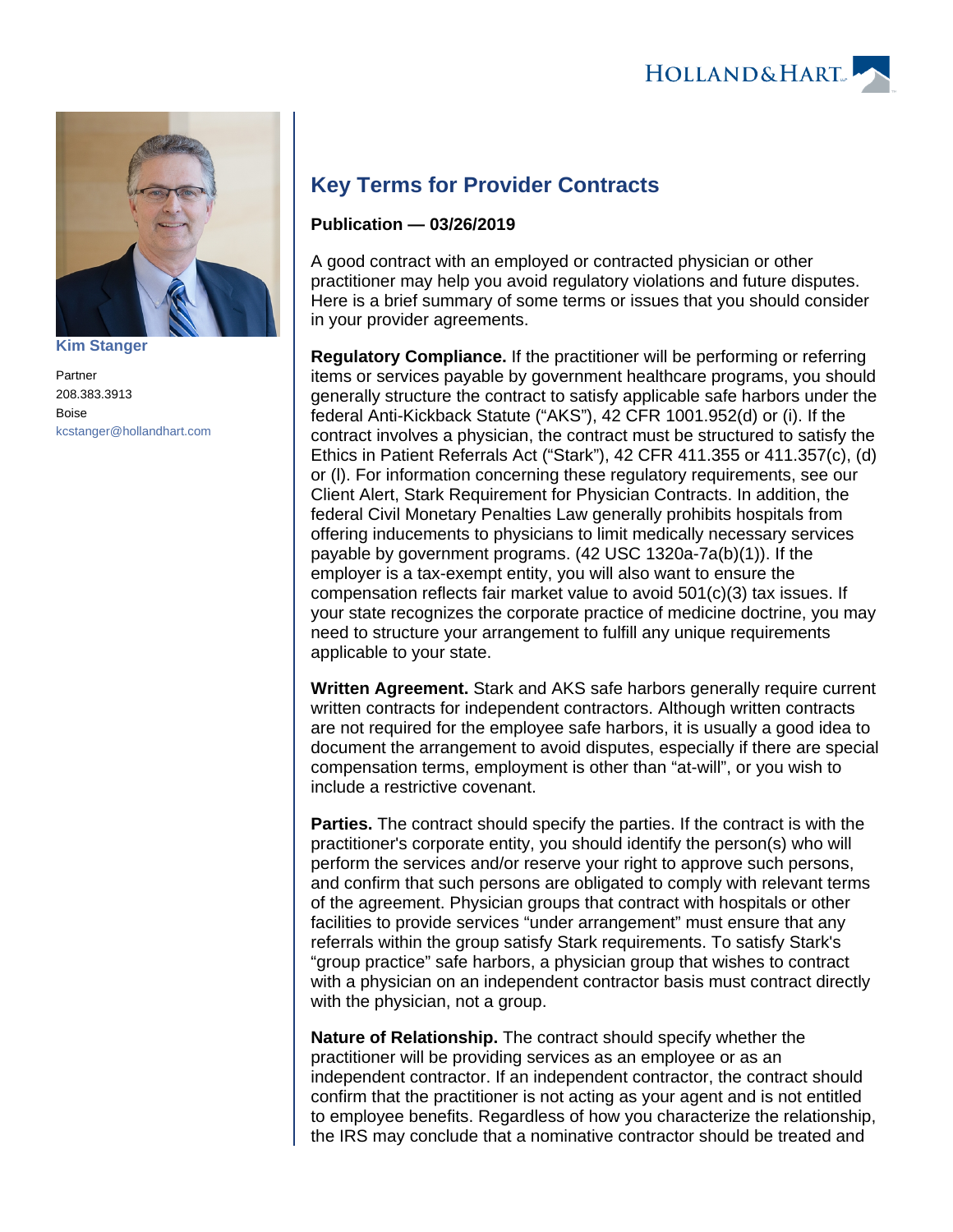

taxed as an employee based on IRS criteria. If so, the employer may be liable for taxes that were not paid by the practitioner. You may want to include a provision that requires the independent contractor to indemnify you if the practitioner is deemed to be an employee.

**Services.** The contract should adequately identify the services to be provided, including clinical, administrative, call coverage, and other significant services. You may want to reserve the right to assign other duties as you may reasonably require. Depending on the circumstances, you may want to confirm whether the services are provided on an exclusive or non-exclusive basis.

**Schedule.** The contract should generally describe whether the services are full-time, part-time, or as-needed. If the services are provided "asneeded", you may want to specify that the agreement does not guarantee a minimum number of hours or shifts. To the extent that you specify a schedule or expectation of hours, consider whether the stated schedule includes administrative or call obligations in addition to scheduled clinical services. Again, you may want to reserve your right to establish or modify the schedule.

**Location.** You may want to specify the location(s) where the services will be provided, and reserve the right to assign the practitioner to such other locations as reasonably required.

**Independence.** It is common to confirm that the practitioner—especially a physician—retains the right to exercise independent professional judgment in the care of patients. This is often inserted to help protect against alleged violations of the corporate practice of medicine doctrine in those states in which the doctrine is recognized. In other states, such a provision is less important.

**Intellectual Property.** Intellectual property rights are an increasingly important issue. As a general rule, you should ensure that you retain the rights to any intellectual property generated by the practitioner while acting within the course and scope of his or her employment, or with the use of your property, personnel or resources.

**Use of Information.** Obtain authorization to use the practitioner's name and professional information in your operations, including marketing, and public relations.

**Outside Activities.** Confirm whether the practitioner will be allowed to moonlight or perform professional services for third parties outside the contract. For employees, you should generally prohibit such outside activities unless you approve the activities, and the outside services do not otherwise adversely affect the practitioner's obligations under your agreement. You may want to confirm that the practitioner is responsible for securing insurance to cover their outside activities, thereby reducing the risk that you will be named as a party to a lawsuit to secure another source of recovery.

**Qualifications.** Condition the contract on the practitioner's satisfaction and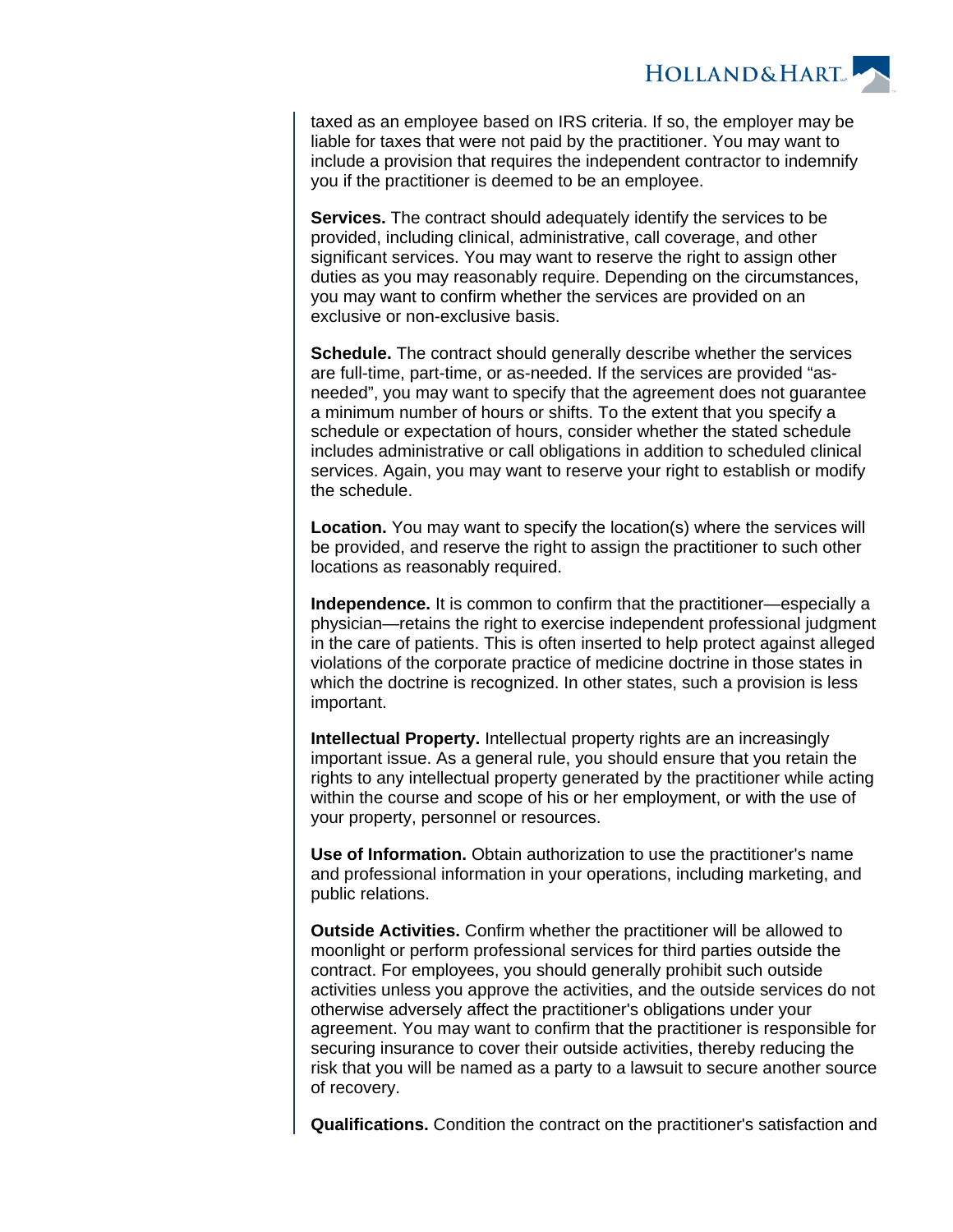

maintenance of essential qualifications, e.g., unrestricted state licensure; DEA registration; medical staff membership and relevant privileges; participation in government and private payer programs; board certification or eligibility; successful completion of pre-employment screening; insurability; and the ability and competence to provide the required services. For advance practice professionals, require that they maintain a supervising physician or satisfy other requirements imposed by applicable law. Require the practitioner to immediately notify you if he or she fails to satisfy the qualifications.

**Representations and Warranties.** Consider requiring the practitioner to make certain continuing representations and warranties, e.g., that he or she satisfies the qualifications; has disclosed prior claims against them and other items relevant to your credentialing process; is not bound by any regulatory or contractual limitation that would inhibit their ability to perform the services; and will disclose all conflicts of interest or financial relationships that may implicate Stark or other regulatory requirements. Again, require the practitioner to immediately notify you if they fail to comply with the representations and warranties.

**Performance Standards.** Include appropriate performance standards with which the practitioner must comply, e.g., compliance with applicable laws, the relevant standard of care, payer requirements, and your bylaws, rules and policies; provision of services in a professional, non-disruptive manner; participation in committees and fulfillment of medical staff or group obligations; participation in relevant payer programs; cooperation in collections and investigations; etc. Confirm that repeated violations of the performance standards may constitute cause for termination.

**Medical Records.** Timely completion of medical records is a common problem. Require the practitioner to complete records in a timely manner consistent with your policies. Upon termination of the agreement, require the practitioner to complete records by the effective date of termination or within a specific number of days thereafter. Some employers include a monetary penalty if the practitioner fails to complete records on time, but such a provision may violate state wage laws; check those laws before enforcing such a provision. As an alternative, you may withhold a certain amount from the compensation and pay it as a bonus if the practitioner satisfies certain medical record standards. Or you may specify that the failure to complete records constitutes a breach, thereby giving rise to a claim for damages you suffer because of the late records. State that you own all medical records and other records created or maintained in the performance of the agreement, and require that all such records be returned upon termination of the agreement. You may allow the practitioner to access such records consistent with applicable law, but beware any obligation to provide the practitioner with copies of the records; such obligations may violate HIPAA. For independent contractors, the Social Security Act requires that you include a provision in your contract that requires the contractor to maintain records relevant to their services for four years and to make the records available to the U.S. Department of Health and Human Services (HHS) upon request. (See 42 CFR § 420.300 et seq.).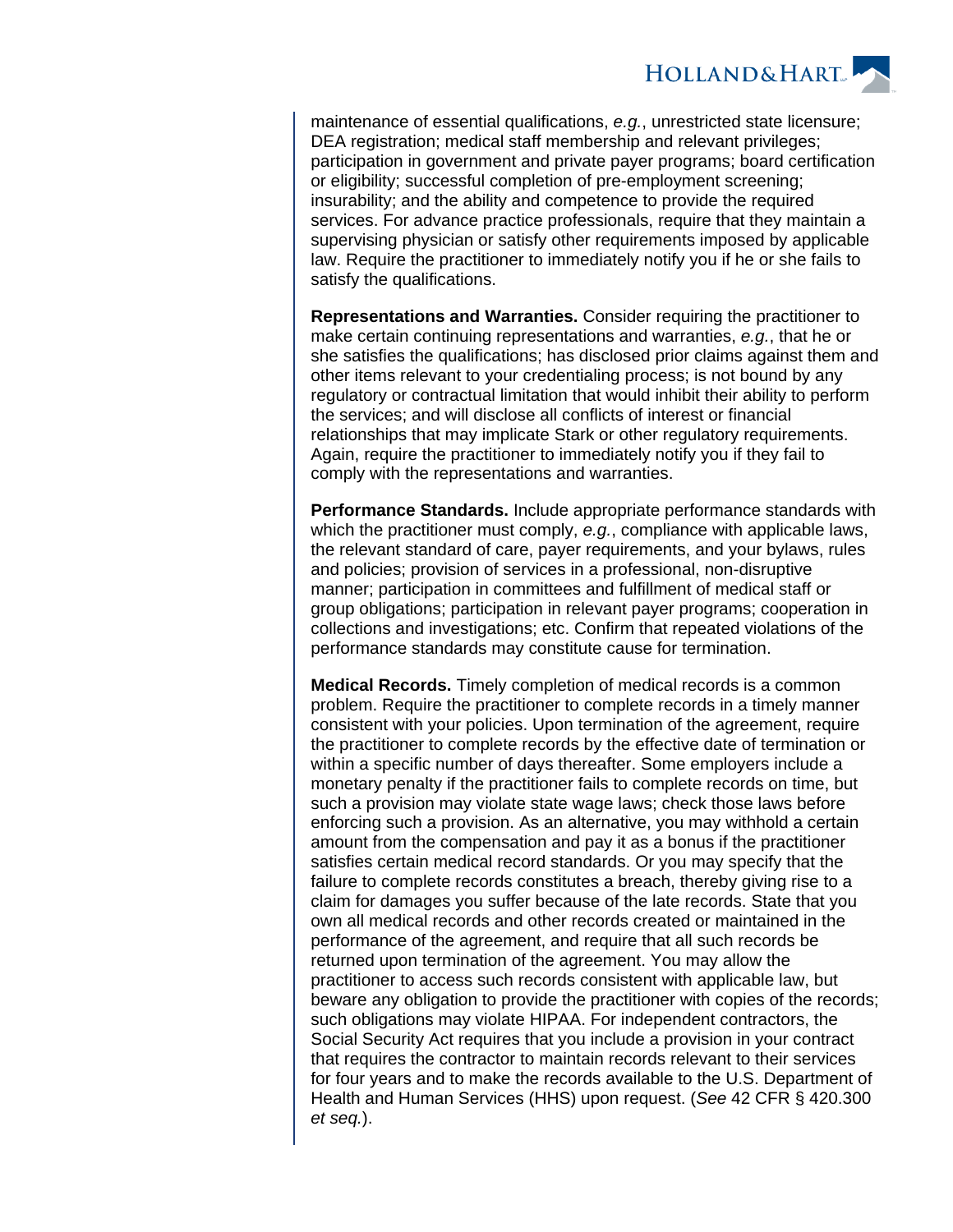

**Employer Obligations.** Many contracts require the employer to provide adequate space, equipment, supplies, or personnel for the practitioner. I generally do not include such provisions because that requirement is usually assumed; including express terms may give the practitioner a basis for arguing breach of contract if support is not provided per the practitioner's demands. That said, it may be appropriate to specify the parties' respective obligations to provide equipment, supplies, or support personnel in independent contractor arrangements in which the practitioner is expected to provide his or her own equipment, supplies, or personnel. If you do include such provisions, ensure that you reserve the ultimate right to determine which items, services, or support personnel are appropriate, and confirm ownership of your equipment and your ultimate authority to make all personnel decisions for your employees.

**Compensation.** To satisfy federal regulations, you generally must ensure that the compensation (including benefits, signing bonuses, relocation benefits, loan repayments, and everything else you are providing to the physician) represents fair market value and does not vary with the volume or value of referrals. You may generally pay the practitioner based on services the practitioner personally performs (e.g., per wRVU or similar methodology). If you are a physician group under Stark, you have greater flexibility in the way you compensate group members,  $e.g.,$  you may also compensate the physician based on "incident to" services or sharing of profits; however, you generally cannot compensate the physician based on ancillary services the physician may order. For independent contractors, ensure your compensation formula is set in advance; do not change the compensation retroactively or provide extra-contractual compensation not covered in the contract. For more information concerning Stark requirements for physician contracts, see our articles [here](https://www.hollandhart.com/stark-requirements-for-physician-contracts) and [here.](https://www.hollandhart.com/group-compensation-arrangements-stark-requirements)

**Bonuses.** If you are paying relocation expenses, a signing bonus, student loan payments, or other similar items, consider requiring some form of repayment if the practitioner leaves within a certain period of time. Many non-public providers structure such payments as forgivable loans to facilitate repayment. If so, you may want to address the tax ramifications, and secure the repayment obligation by a note or other security instrument. If the practitioner's employment commences midcompensation year, consider whether compensation or bonuses should be prorated. If you pay a bonus, consider requiring the practitioner to remain employed through the end of the bonus period to be eligible for the bonus. If you are paying based on productivity, consider whether the compensation should be subject to periodic draws or reconciliation, and how the payments will be calculated upon termination. Beware compensation structures that would entitle the practitioner to continued payments post-termination (e.g., payments based on collections). Reserve the right to offset any amounts the practitioner may owe you against any compensation that you may owe the practitioner.

**Benefits.** You may want to identify any additional benefits you intend to provide the physician, e.g., paid time off, continuing medical education ("CME") allowances, insurance, retirement, or equipment; etc. Rather than listing the benefits in the contract, it may be better simply to refer to your applicable employee benefit plans and policies; reserve the right to amend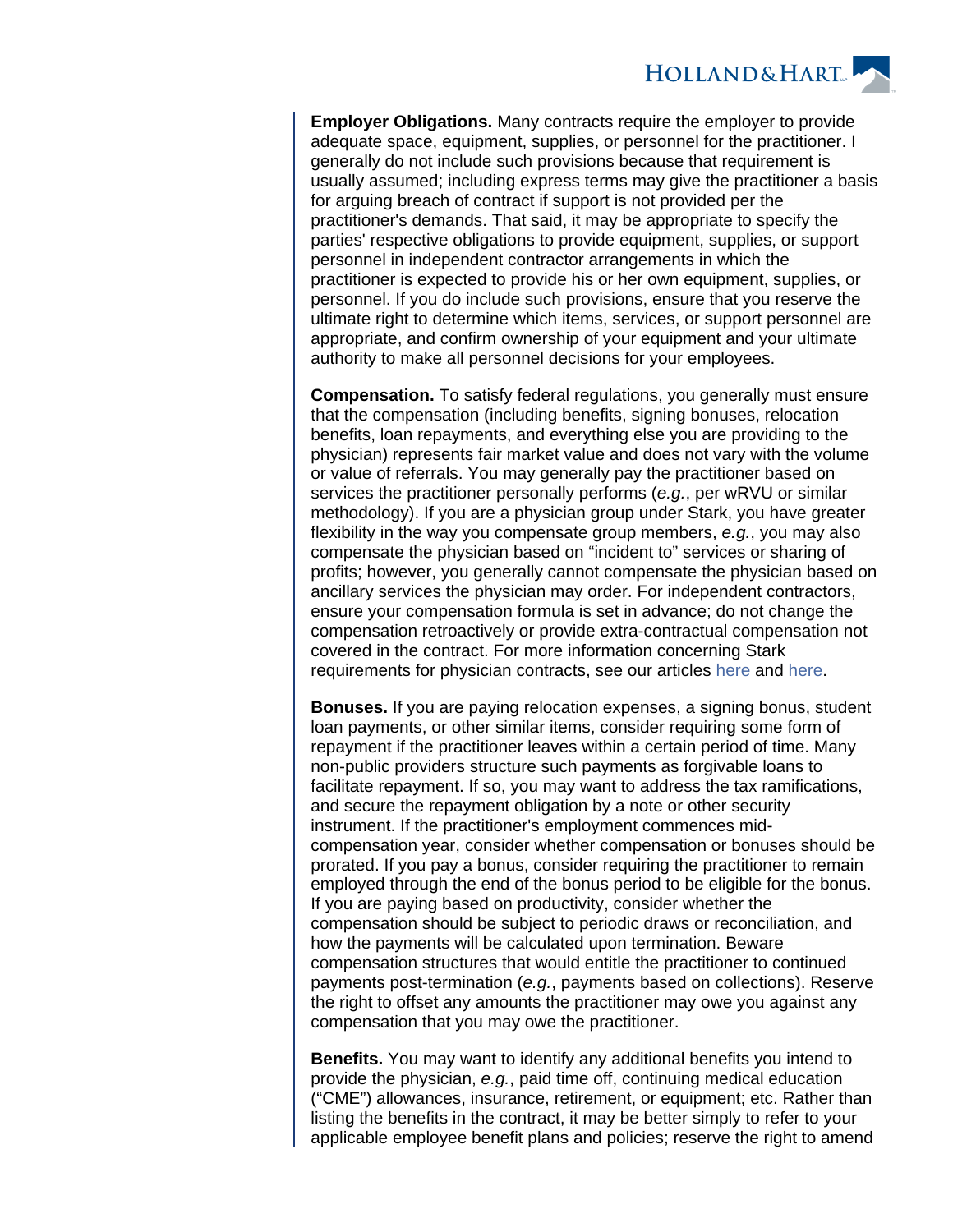

your benefit plans at any time; and confirm that such amendments shall apply to the practitioner. That will allow you to modify your benefits without having to amend the contract. Beware providing benefits to independent contractors; the IRS may claim that doing so suggests that they are an employee and should be taxed accordingly.

**Exempt Status.** Confirm whether the practitioner is an exempt employee for purposes of the Fair Labor Standards Act and state wage and hour laws. Physicians are generally exempt. Advanced practice professionals are exempt if paid a salary, but not if they are paid hourly.

**Referrals.** Although most providers do not realize it, Stark allows you to condition compensation under employment or contractor agreements on referrals to your organization so long as the referrals relate to the services provided under the agreement. The condition must be contained in the contract and may not require referrals if the patient decides to go elsewhere, the patient's insurer determines where the patient may receive services, or the physician determines that a referral elsewhere is in the patient's best interest. (See 42 CFR 411.354(d)(4)). For more information on the referral requirement, see our article [here](https://www.hollandhart.com/requiring-referrals-from-employees-and-contractors).

**Assignment of Fees.** If you intend to bill patients and payers for the practitioner's services and retain collections, the contract should reassign to you the right to do so. Require the practitioner to execute any additional documents necessary to accomplish the reassignment and cooperate with your billing and collection efforts.

**Liability Insurance.** If you are requiring the practitioner to obtain and maintain their own liability insurance, you should specify general requirements such as policy limits. If the insurance is claims-made, you may want to address the parties' respective obligations to provide tail insurance. For example, you may want to provide tail insurance if you terminate without cause, but require the practitioner to acquire tail insurance if the practitioner terminates the contract within a certain period of time. If the practitioner is allowed to perform medical services for third parties, you may want to require that the practitioner maintain insurance for such outside activities.

**Workers Compensation Insurance.** If the practitioner will be an independent contractor, or if you are contracting with a separate corporate entity, require the practitioner and/or corporate entity to maintain workers compensation insurance to the extent required by applicable law. State that the practitioner or corporate entity must indemnify you if they fail to do so.

**Indemnification.** Many contracts will require the parties to indemnify each other for claims or losses resulting from the indemnifying party's misconduct. Such provisions often raise concern during negotiations. Most employers will not seek indemnification from their employees. Also, in many states, there is a common law indemnification right which makes express contract terms unnecessary. Ultimately, you should consider whether an indemnification clause is worth the fight, or whether the benefits outweigh the risks if the indemnification provision is mutual. I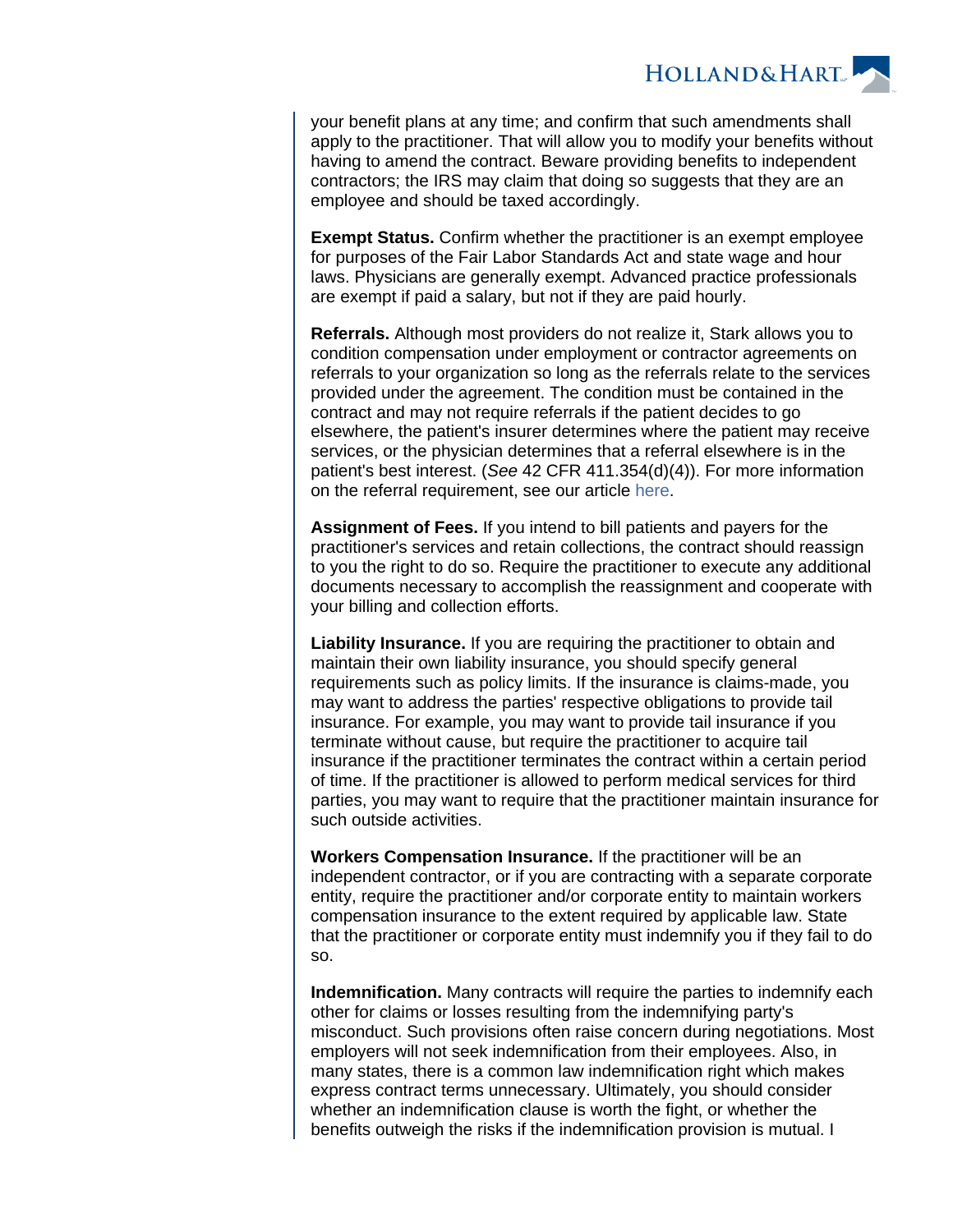

sometimes require the provider to indemnify the employer for damages resulting from certain forms of misconduct, such as regulatory violations, billing and coding errors, or gross negligence.

**Term.** Employment contracts may be for any length of time. To comply with applicable Stark and AKS safe harbors for independent contractor arrangements, compensation-related terms may not change within one year from the original date of the contract. The contract may be for less than one year, but if it terminates within a twelve-month period, the parties may not execute a new agreement for substantially the same services with different compensation. It is common to include automatic renewal provisions to avoid the unintentional lapse of the agreement, although such a requirement is less important now that Stark allows for holdover agreements so long as the terms did not change during the holdover period. (See 42 CFR § 411.357(d)(vii)).

**Termination.** Appropriate termination provisions are your safety valve: they will allow you to get out of a bad contract or terminate the employment of a bad practitioner. Your agreements should have appropriate termination provisions, which typically include termination without cause upon prior notice; termination with cause subject to prior notice and an appropriate opportunity to cure; and immediate termination for specified causes, e.g., exclusion from federal programs, failure to satisfy qualifications, or criminal misconduct. If you allow termination without cause upon prior notice, you may want to reserve the right to terminate the practitioner immediately or suspend their services so long as you pay any and all compensation that would otherwise be due under the unexpired notice period.

**Post-Termination Obligations.** You may want to address certain issues that may arise post-termination, e.g., require that the practitioner complete records within a certain period of time; participate in the provision of a joint notice to practice patients; and cooperate in any investigation or action relevant to the practitioner's services. Consider confirming that termination of the agreement automatically terminates the practitioner's medical staff membership or hospital privileges; that may avoid disputes if a problem practitioner wants to continue providing services at the facility posttermination, or if you have an exclusive contract with a group that would preclude such conflicting privileges.

**Confidentiality.** An appropriate confidentiality agreement may help protect you from unfair competition by the practitioner. Require the practitioner to maintain the confidentiality of confidential information, including patient information, employee information, peer review and risk management activities, business practices and strategies, and trade secrets.

**HIPAA Compliance.** Employees are workforce members and are not required to sign a HIPAA business associate agreement ("BAA"). If an independent contractor is performing non-clinical, administrative services, you may need to execute a separate BAA, however, no BAA is required to the extent the physician is acting as either a member of your workforce (i.e., you have the right to control them), or as a member of an organized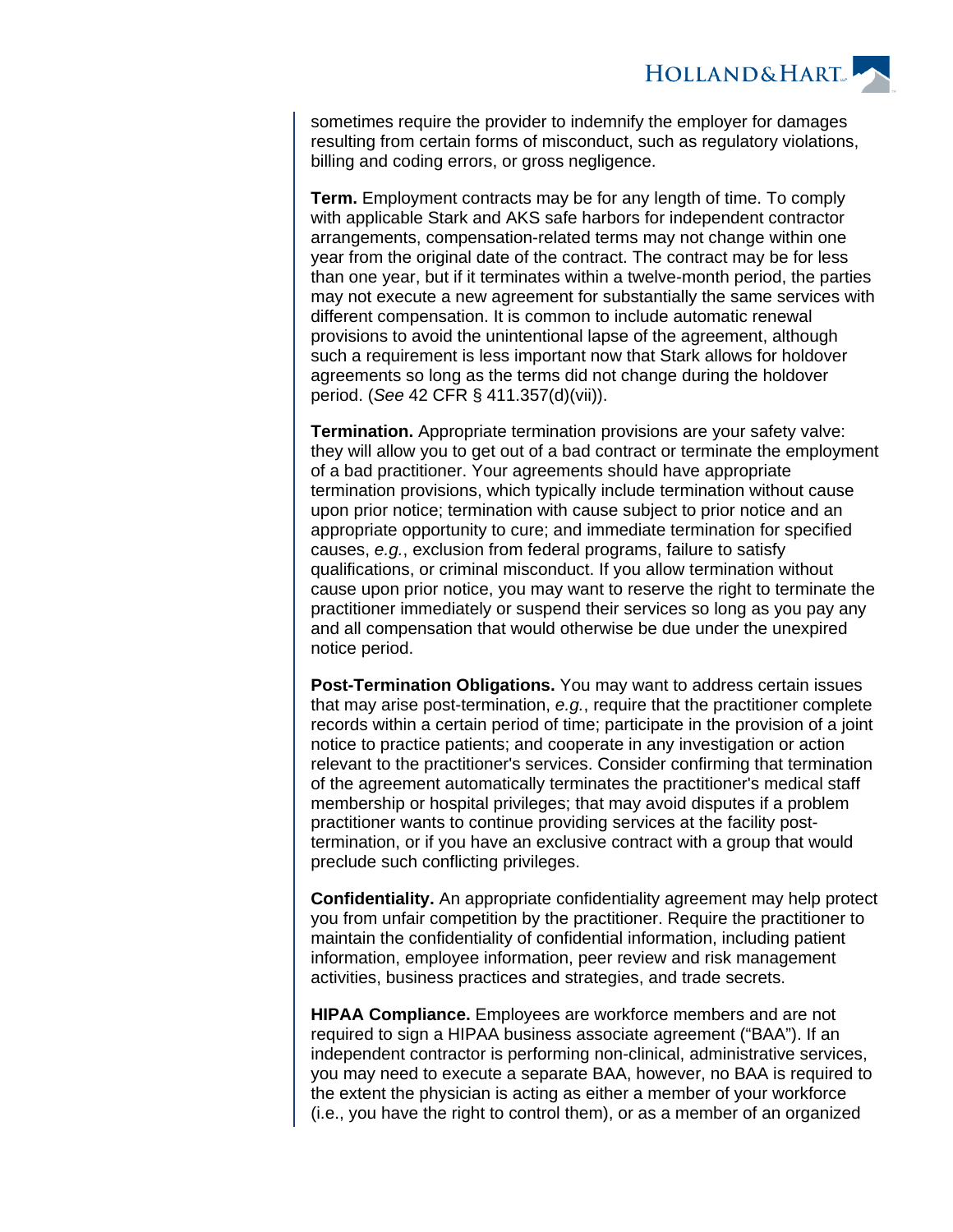

health care arrangement as defined by HIPAA.

**Non-competition.** In those states that allow restrictive covenants against practitioners, include an appropriate noncompetition provision that is reasonable in time, subject matter, and geographic scope. The provision should apply during the agreement and for a reasonable time thereafter. You can always waive it if you want, but having it in the agreement may help avoid a situation in which you invest in the practitioner only to have the practitioner set up a competing practice across the street.

**Non-solicitation.** In addition to, or even if you do not include, a noncompetition clause, include an appropriate non-solicitation clause that prohibits the practitioner from stealing away your staff, contractors, and patients, to the extent allowed by law.

**Penalties for Violation.** Consider including a provision setting forth penalties for violations of the confidentiality, noncompetition, and/or nonsolicitation provisions. To the extent allowed by law, the provision may authorize injunctive relief without bond, liquidated damages, nor attorney's fees. Courts may enforce a liquidated damages clause even in those states that may not enjoin a physician from practicing in violation of a noncompetition agreement. To be enforceable, however, a liquidated damages clause must represent a fair estimate of actual damages, not an unreasonable penalty.

**Notice.** Contracts usually contain provisions establishing the requirements for providing notice under the agreement, e.g., notice of breaches or notice of termination. Ensure the provisions are reasonable and workable. In addition to regular or certified mail, consider allowing for notice in person, by fax, and/or by e-mail upon proof of delivery.

**Assignment.** Prohibit the practitioner or contractor from assigning their rights or duties without your approval. You should retain the right to assign your rights or duties to your successors, provided that such assignment does not abrogate the practitioner's rights.

**Governing Law and Venue.** Confirm that your state law applies to the contract, and that any dispute must be resolved in courts or by arbitration within your specific jurisdiction.

**Alternative Dispute Resolution.** Consider including an appropriate alternate dispute resolution procedure, e.g., mediation or binding arbitration. Be sure to address the costs of such process. Typically, parties share the cost of mediation, but the arbitrator is given authority to award costs and fees to the prevailing party.

**Entire Agreement.** Confirm that the contract represents the entire agreement between the parties for those issues within its scope, and that there are no other collateral or outside agreements. If this contract is replacing a prior contract, ensure that the two agreements are coordinated so that any obligations under the prior agreement that are intended to continue do so (e.g., repayment obligations).